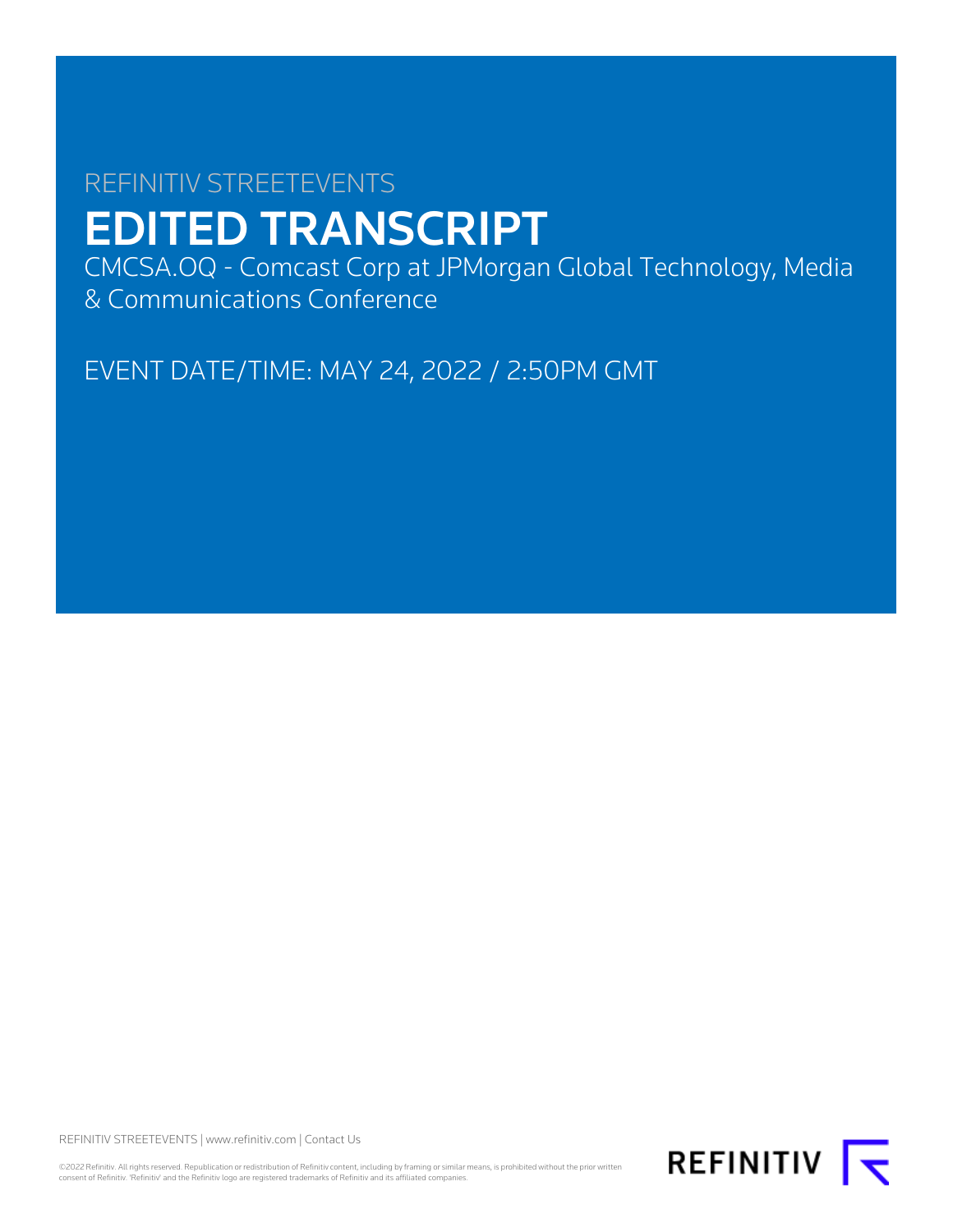#### **CORPORATE PARTICIPANTS**

**[Michael J. Cavanagh](#page-1-0)** Comcast Corporation - CFO

### **CONFERENCE CALL PARTICIPANTS**

**[Philip A. Cusick](#page-1-1)** JPMorgan Chase & Co, Research Division - MD and Senior Analyst

#### <span id="page-1-1"></span>**PRESENTATION**

#### **Philip A. Cusick** - JPMorgan Chase & Co, Research Division - MD and Senior Analyst

<span id="page-1-0"></span>Hi. My name is Phil Cusick. I follow the comm services infrastructure and media space here at JPMorgan. Thanks for joining us. We're joined today by Mike Cavanagh, CFO of Comcast. Thanks again. We appreciate you coming.

#### **Michael J. Cavanagh** - Comcast Corporation - CFO

Glad to be here. It's good to be live again after a couple of years.

#### **QUESTIONS AND ANSWERS**

**Philip A. Cusick** - JPMorgan Chase & Co, Research Division - MD and Senior Analyst

Exactly. There's been a lot of upheaval in the media and cable outlooks this year. Can you just remind us -- talk about Comcast as a whole and how those pieces work together to make sense?

#### **Michael J. Cavanagh** - Comcast Corporation - CFO

Sure. Well, I mean, I think you start out at -- upheaval is the right word, but I think 3 things that I think about when we think about how we're positioned and how it all comes together is: first, how we're doing in the here and now. I mean we're a company that had 13% EBITDA growth last year, 24% EPS growth, a record year in organic free cash flow and very much the first quarter. And as we're sitting in the -- was very similar to that in terms of producing very strong financial results.

And I think that's the nature of the way we operate the place. We've got 3 very strong business units and 3 very strong leaders in those businesses. They run their operations really well, Dave Watson, Jeff Shell, Dana Strong. Rarely do we get into the weeds of what makes them tick on a "day in and day out" basis. But I think one of the things that distinguishes our company is the legacy of having really strong operators that then know their businesses well. Our company as a platform has attracted excellent talent, and in part, it's because of what the whole represents. I don't think that entire team would be there if we were not one big group. And I think those executives and the teams around them know how to take advantage of being under one roof together, and we'll get into that a little bit.

So sort of first is just the here and now ability to drive really strong financial results. I mean, I think second is just the -- we are putting a tremendous amount of resources into investing for growth and resiliency in our businesses. So you think about, in the cable side, investments in the network, investments in wireless, investments in business services.

If you think about the kind of video side and we've got X1 leading to Flex, the two of them together leading to XClass TV. We've got Glass in the U.K. and now we've got our partnership with Charter on the back of all that type of investments. Obviously, our studios are very strong. So we've got tremendous investment going into the content side, which then obviously supports -- in part, we're not exclusively taking all of that content

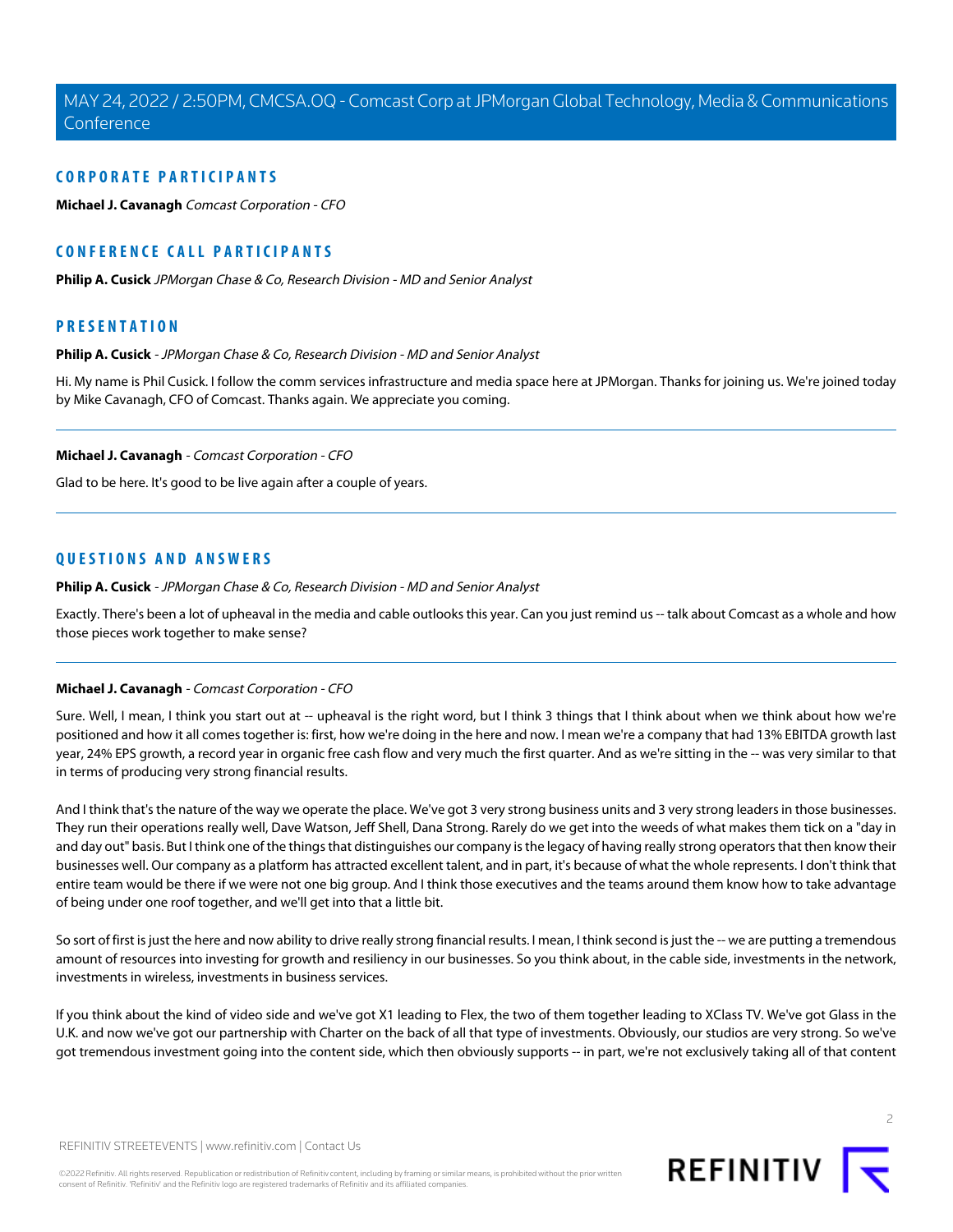and putting it into our own platforms. Much of it goes to our platforms. But as you know, we're investing heavily behind D2C with Peacock, NOW TV and SkyShowtime.

And then parks. We've got -- we'll talk a little bit more about that later on, but tremendous investment in the parks businesses. Each of the major parks has new attractions that are driving real interest in 2022, opened over the course of pandemic, so there is -- as though they're new. We just opened the Beijing park, which is now closed with COVID, but -- and then we have Epic underway as we speak. So second leg of the sort of positioning stool is just what we're doing to invest for the future.

And then the third and final piece is just the strength of our balance sheet and the position that puts us in on capital return. So remember, we've gotten ourselves back to 2.4-or-so times leverage. We got a debt stack that has extended out to 18 years of average life, recent activities to do that at a 3.7% blended cost of debt. So I feel great about the positioning and strength of the balance sheet. And that's gotten us back middle of last year to the place where we've historically been, which is the ability to drive substantial capital return, so increased the dividend for the 14th year in a row. And that, together with \$3 billion of buybacks in the first quarter just ended, is sort of a record quarter for the company, both in terms of aggregate capital return and buybacks alone.

So I think when you put all that together, I think it's a compelling story. I don't think there are many -- any companies in our peer set that are firing in all those 3 cylinders. And so then when you bring it back around to upheaval, I think what you see -- what I would say is the upheaval is less about what it does to our business plans because, going back to the first point, we're operating really well, and we've got great plans and great growth plans in each of our businesses, none of the upheaval out there is causing anybody inside our company to run around with their hair on fire wondering should we change plans. We bury our heads and go do what we know we need to do to deliver great results organically over the next bunch of years.

But I do think that the upheaval is going to -- the wind's blown our way in the sense that -- to the extent that you were fueling heavy investment in expense, whether it be the content side or talent acquisition amongst our competitor set, I think you're going to see some of that lighten up. And obviously, that's going to be beneficial to us.

Likewise, I think some of the -- with financing locked in, as I described, I think there are going to be other companies out there that look around and say, "What's our next source of capital," if it's not actual producing cash, which not all of the strategies that are out there are going to be amenable to changing the direction of the ship to get in line with that. So I think that's the way we think about Comcast and how it all comes together and we actually feel very good about the hand that we've got. Wouldn't trade it with anybody else's.

#### **Philip A. Cusick** - JPMorgan Chase & Co, Research Division - MD and Senior Analyst

So I want to follow up on a few things you said. But first, there were reports over the weekend about potential partners for NBC away from Comcast. How does that make sense in the context of the sort of whole working together?

#### **Michael J. Cavanagh** - Comcast Corporation - CFO

Sure. Well, I mean, I think we're not going to comment on speculation or M&A rumor. But as I've said before, Brian said before, I'll say again, we very much like the company we have. We like the businesses we're in. We think they operate really well together. And I think we have excellent strategies and plans and operators in place to go generate great value in each of those businesses as we're currently set up.

Obviously, it's our job to consider whether there's inorganic ways to create value, and we do that. But as I've said before, the bar is really high, coming back to the point that I was making in the prior answer, which is that we think we're going to do quite well with the businesses we have and the strategies we have, and it's going to drive that balance of ability to outperform in each of the businesses, continue to fuel investments for future growth across all the businesses and return substantial capital. And so that's why I said the bar is really high to do something other than execute on the organic plans that we have.

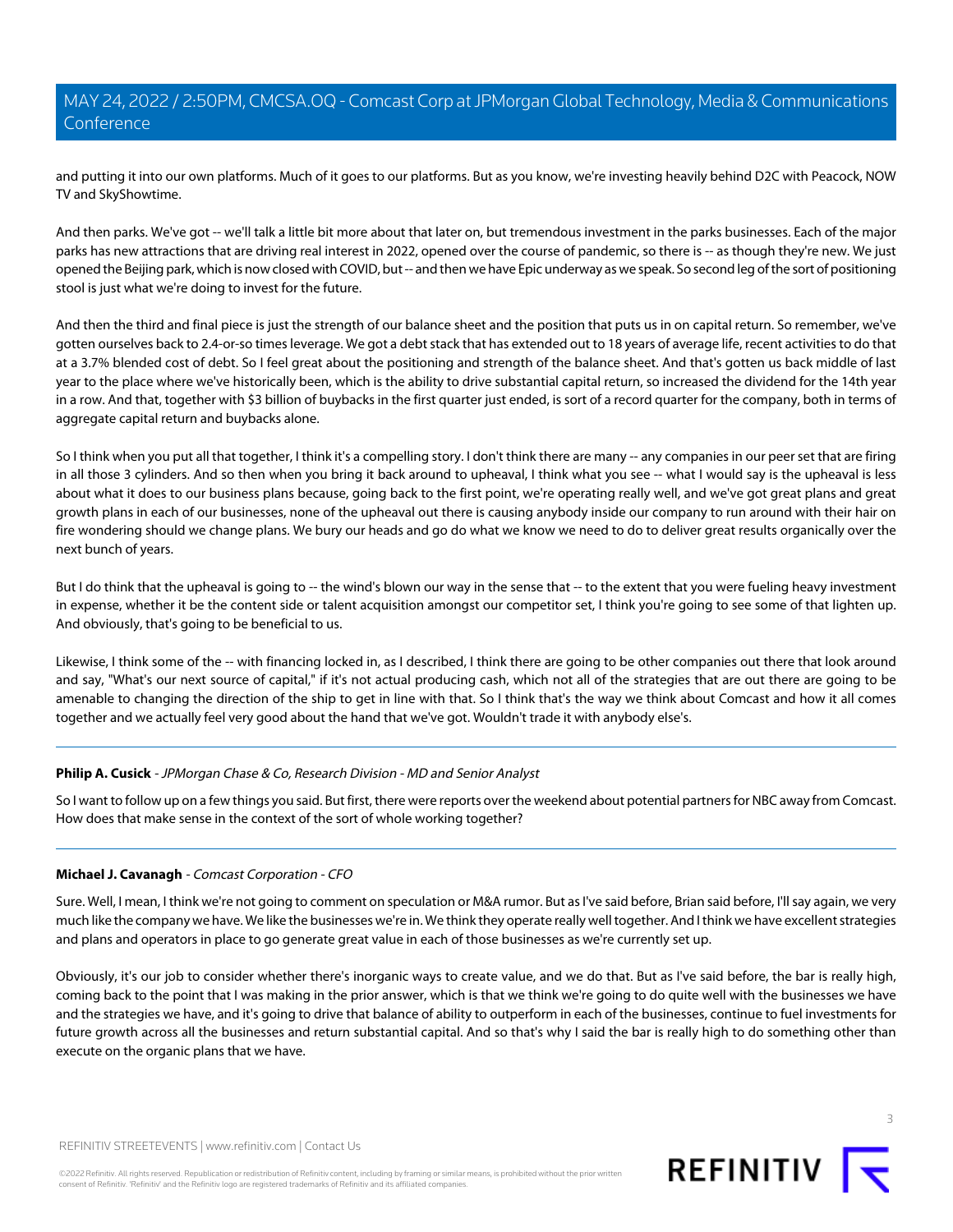#### **Philip A. Cusick** - JPMorgan Chase & Co, Research Division - MD and Senior Analyst

Okay. Okay. Let's talk about cable. And you just said something that I want to follow up on. You said something about -- something to the effect of competitors with cheap capital have been maybe coming at you and you think that's going to make it tougher. Is your sort of strategy to just ride through this and assume -- expect that they're going to back off at some point?

#### **Michael J. Cavanagh** - Comcast Corporation - CFO

So just taking cable, I mean, our strategy is definitely to -- when you look back 5 years and sort of the overall -- the financial performance has been and will continue to be quite strong. I think we've got 34 million customer relationships, 32 million broadband customers. It's just a strong, strong business. And yes, we face competition, but whether it's so-called smaller players that are pulling fiber, fueled by infrastructure funds, I do think the changing marketplace and other alternatives in capital markets where people to put money, might together with us making sure we punch back on some of the overbuild operations, I think is -- I think -- yes, I think this market is one that, on that side of things, I see things coming our way a little bit.

#### **Philip A. Cusick** - JPMorgan Chase & Co, Research Division - MD and Senior Analyst

As you said, the last 5 years have been a great story for margin and for cash flow expansion.

#### **Michael J. Cavanagh** - Comcast Corporation - CFO

Yes.

#### **Philip A. Cusick** - JPMorgan Chase & Co, Research Division - MD and Senior Analyst

As the market shifts, whether it's because broadband is more saturated or competition is a little different, are you changing the way you drive growth in EBITDA, growth in margin? How do you change the business there?

#### **Michael J. Cavanagh** - Comcast Corporation - CFO

So I actually don't think it's -- would be any change from what we've talked about before. Again, when you think about the aggregate business, driving returns and driving cash flow from the business and growing it over time is really not a function of the last -- what you added in the last quarter, right? It's making sure that you drive revenue growth and you have great operating leverage.

So when I think about what we've been doing to -- on the former, so on the revenue side, I think look at -- so the investment in wireless, I think we'll get into it, I'm sure, more later. But I think wireless is an excellent addition on the connectivity side, which goes right alongside broadband, where very low penetration of our customer base at this stage, 2 million customer relationships of 32 broadband. So we think that -- you're going to see that be a continued big emphasis for Dave Watson and the cable team. And that's a way to drive overall relationship revenue growth at a customer level with great long-term positive client lifetime value benefits from that.

It's kind of the flip side to the question you would have asked me 5, 6 years ago about what the implications were of video and losing the churn reduction benefits of video and didn't we have to chase video down a rat hole, which we have not. Seen last year, 1.7 million or so disconnects on the video side, a decent amount of offset with Flex and with wireless. And as a result, EBITDA went up 11.5%. So I think when you look at wireless, it has a big potential to be -- it's stand-alone profitable at this stage, but there's a lot of ways to win there. So that's one.

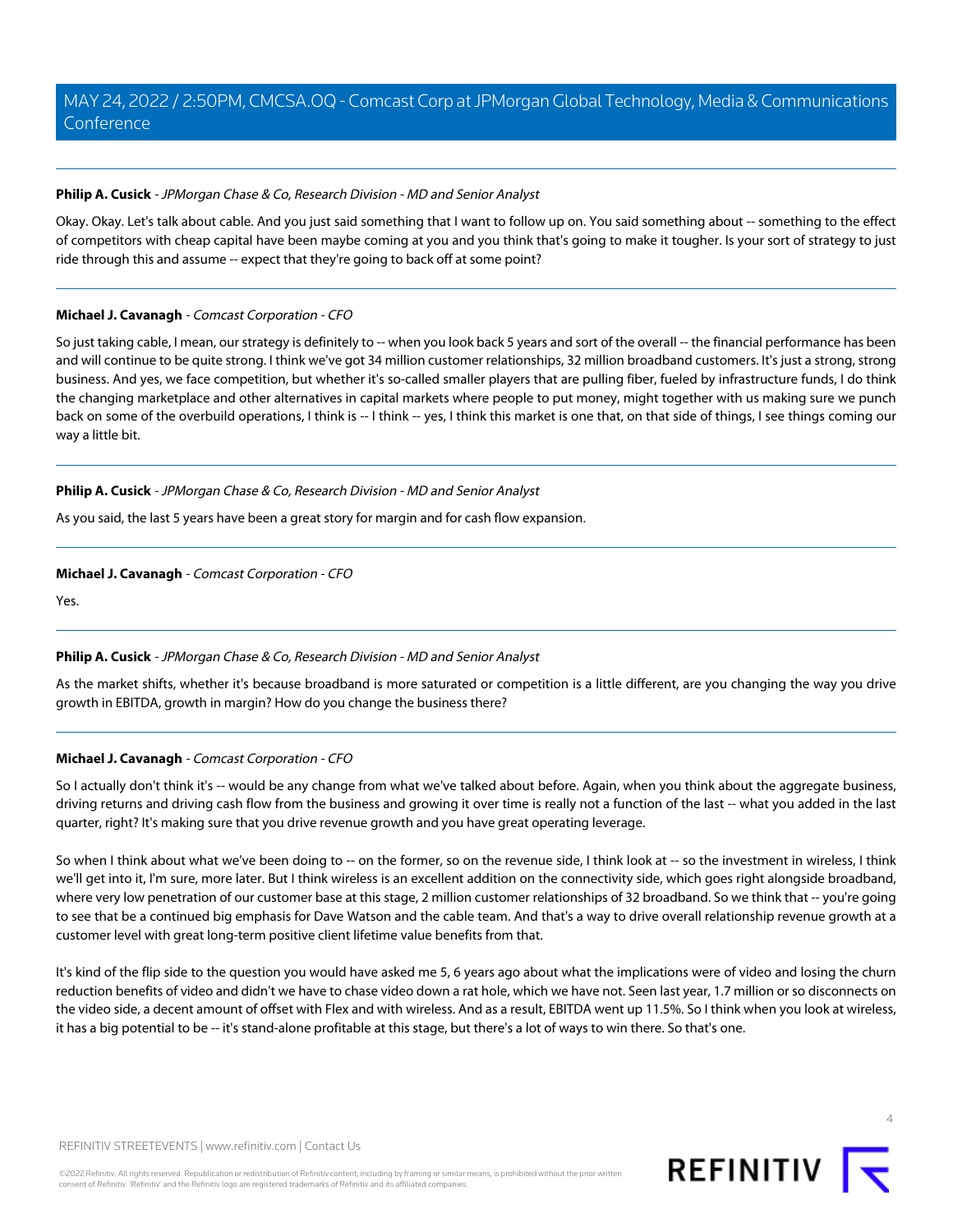I think broadband itself -- as we've continued to invest in the network, continue to invest in differentiating our broadband product with xFi and gateways in the home, more access to Wi-Fi and the like, making it easy for customers, I think there's pricing power in broadband over the long term as is where is, without -- forget about adding subs. And obviously, business services is yet one more.

So I think when you think about the aggregate picture of the cable business, we have got our eye on a lot of ways in which we're going to drive the revenue side of the business. And on the expense side, you've heard Dave talk about it repeatedly, just the continued driving of efficiency in the operations of the business, I think agent involved contact calls last year, down 19%; truck rolls, down 17%. So that's taking real expense out of the operations.

We've invested heavily in sort of ability for customers to interface with us, acquire and manage service through our digital tools. And that actually -- the pandemic has helped to get people who otherwise weren't used to using those kind of tools with us to adopt. A lot going on in the network. Virtualization takes a lot of operating cost out of the network.

So you bring that all together, and I think that's the kind of -- that's the algorithm that I think is -- rinse, lather, repeat for what the story is for Dave and team driving ongoing strong results in cable.

#### **Philip A. Cusick** - JPMorgan Chase & Co, Research Division - MD and Senior Analyst

Okay. Maybe just continue on broadband for a second. 2015 through '19 was a really steady growth in the industry. 2020 had this massive expansion in broadband penetration. '21 sort of midyear growth really dried up. So what -- how do you explain that sort of midyear drying up? And then you've talked about seasonality coming back. Are we moving back to a more normal market today or not quite there?

#### **Michael J. Cavanagh** - Comcast Corporation - CFO

Sure. I mean, Dave said this on the last earnings call and said no change in his comments last week, and I'll say the same. The near -- the recent dynamics since middle of last year and continued in the first quarter is low levels of move activity alongside record low churn. So we feel confident in our product. We're not seeing our customers turning over in any appreciable way to -- but that said, we do now expect seasonal patterning to begin to normalize. First quarter, second quarter is usually a seasonal weakening. And we acknowledge that there's more competition out there.

For the most part, as you get into the competitive dynamics, we feel very good about our capabilities, our product and our ability to compete, and I'm sure we'll go deeper on all those things. But that's the near-term dynamics that are very similar to what we've been talking about for the last couple of quarters.

#### **Philip A. Cusick** - JPMorgan Chase & Co, Research Division - MD and Senior Analyst

Do you think that there's a -- you've talked in the past about you're not seeing competition from wireless. Are you starting to sort of recognize that in the business? Or is it still the case that you're not seeing a lot of difference there?

#### **Michael J. Cavanagh** - Comcast Corporation - CFO

No. As Dave said, the competition is out there. We talked about competition being there in the first quarter call. But I think the kind of point of it really is with really continued record low churn. We know it's out there, so we're sharpening up our own messages. We're bringing a 3-for-1 product offering where you put Flex and HSD and mobile together. So I think competition always makes you better, and there's plenty of competition out there.

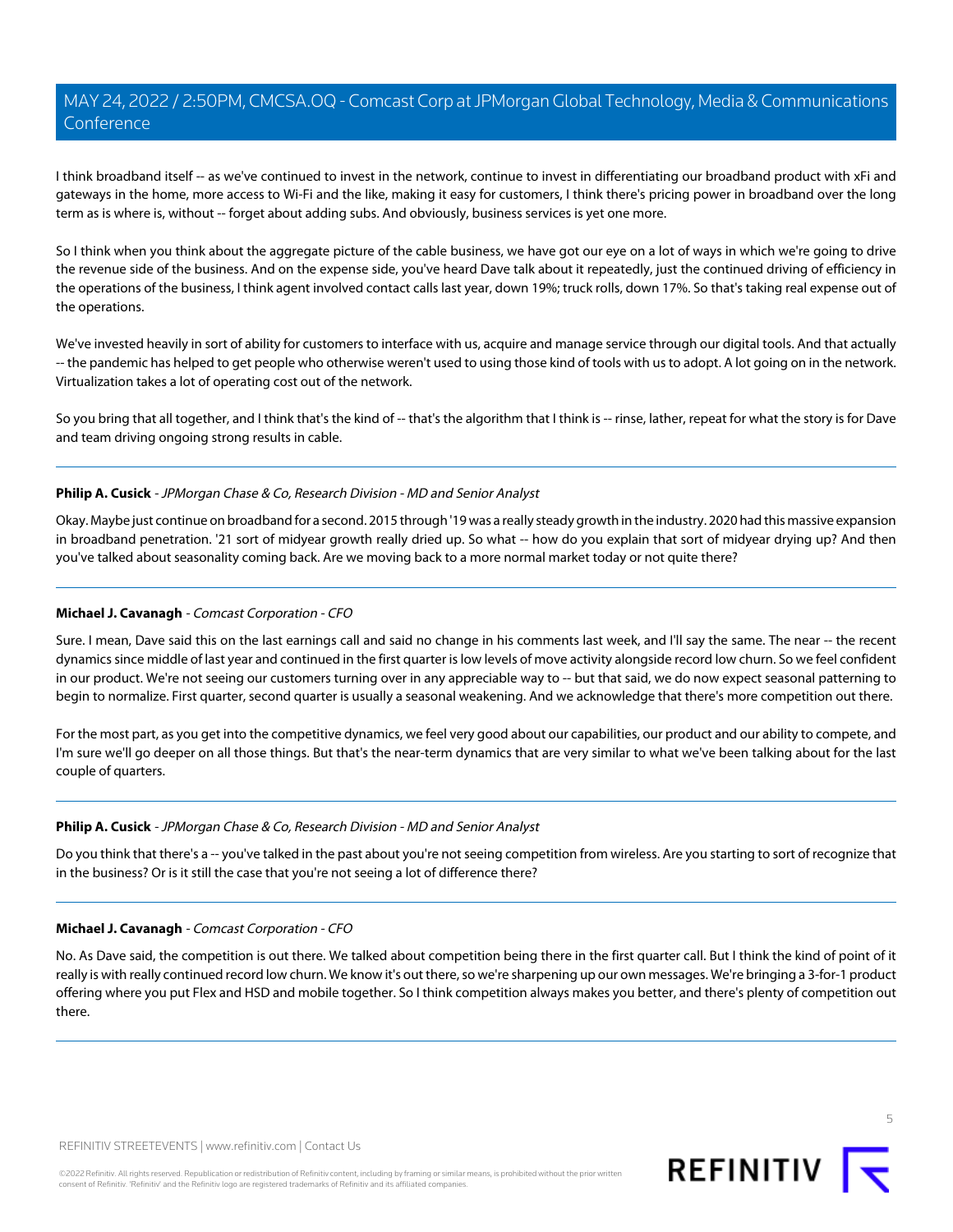#### **Philip A. Cusick** - JPMorgan Chase & Co, Research Division - MD and Senior Analyst

Okay. You're going to be really good at this if competition makes you better.

#### **Michael J. Cavanagh** - Comcast Corporation - CFO

Yes.

#### **Philip A. Cusick** - JPMorgan Chase & Co, Research Division - MD and Senior Analyst

Okay. So your wireless momentum...

#### **Michael J. Cavanagh** - Comcast Corporation - CFO

But what would Pepsi be without Coke and vice versa?

#### **Philip A. Cusick** - JPMorgan Chase & Co, Research Division - MD and Senior Analyst

Right. Exactly. Still building, and it seems like the engine of wireless is still gearing up. Should we look at this as an accelerating business going forward still? Or are you at a level where you think you're sort of at the right growth?

#### **Michael J. Cavanagh** - Comcast Corporation - CFO

Well, I think our focus on wireless is as high as it's ever been, and I expect it to continue to be high. I mean you remember the beginnings of the journey was a lot of skepticism that an MVNO could ever work. I mean I would say to you, we are very confident and believe that what's right for us is a capital-light MVNO model, partnering with Verizon. It's -- we had a lot of leg work to do to get handsets and bring the service to life. We did that. We shared what we did with Charter. It worked nicely on that front. So I think as you now see, cable is doing quite a good job as I think, as many have acknowledged, in grabbing a great proportion of available adds in each of our respective footprints.

We've recently stepped on the gas a little bit. We've made some fine-tuning adjustments to the MVNO agreement with Verizon. That was good for them, good for us. We've deeply embedded the wireless product now from being in a little bit of a greenfields operation early couple of years. Now it's deeply embedded in Dave's cable ops, all sales channels and the like. And now you've really seen it become the lead bundle, having the connectivity bundle with broadband together with wireless at a price for the aggregate of that, that's obviously excellent. And we're in a position to offer value to basically any household out there. We think it's going to be a primary part of our offering and advantage in the marketplace for quite some time.

And like I said, with 4 million lines and about 2 million households of 34 million total customer relationships, we got a long way to go. It doesn't mean -- the pace of activity, I mean, you're sort of timing it for when people are ending a commitment to a carrier. So you can't just blast it all out there at once. So it's a steady activity to drive penetration in the base.

#### **Philip A. Cusick** - JPMorgan Chase & Co, Research Division - MD and Senior Analyst

I think you're running a CBRS trial starting in June. What are you looking for from that?

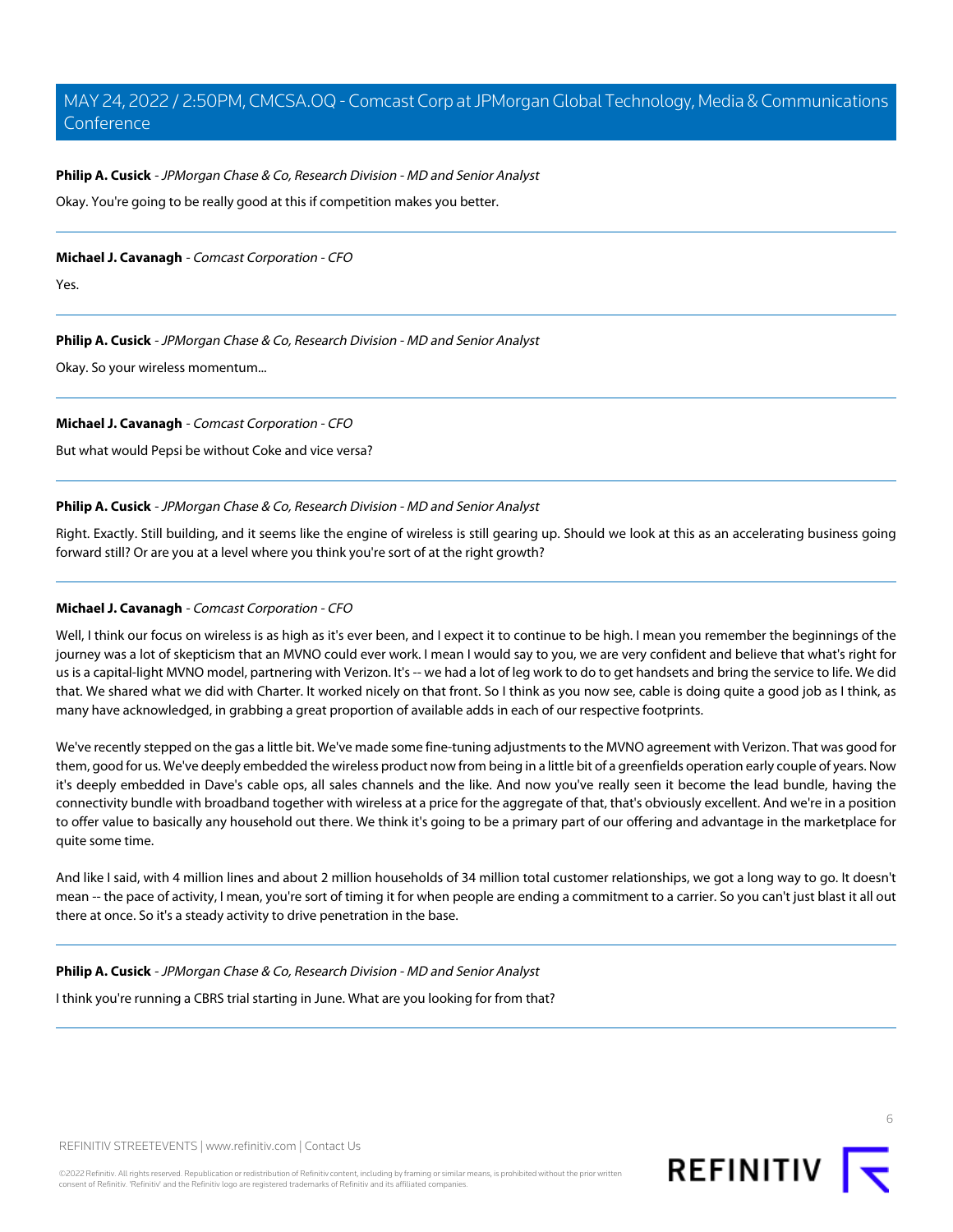#### **Michael J. Cavanagh** - Comcast Corporation - CFO

Sure. Well, yes, by the end of this quarter, we'll have some of our employees using the trial service. But think of it as just another lever that we have in our wireless strategy, which again is capital light and built upon the MVNO, whereby, obviously, we can benefit economically from offload. We've adopted that strategy very much so with something like 80% offload to our Wi-Fi for mobile traffic between home and office, and that's on the back of 20 million hotspots that we have.

So we're keen to make sure that we're driving the right economics. And so we'll have the ability, and it's part of the plan and the agreements that with our 600 megahertz spectrum that covers 80% of our footprint together with CBRS, we'll have the ability to look at where our kind of crunch points are in the future. And to the extent it makes economic sense, light up some of that spectrum and offload even more but balance that against the economics that the MVNO provides to us. So I think it's very consistent with the -- and the way we're thinking about the wireless business to begin with, and it gives us lots of optionality.

#### **Philip A. Cusick** - JPMorgan Chase & Co, Research Division - MD and Senior Analyst

My experience in watching Comcast is that you sort of take your time and -- in figuring things out. But when you get to something that you want to do, you do it really fast. So is the CBRS trial sort of the beginnings of, hey, let's look at this, let's just study it for a year or is it 2 before you can really ramp up? Or do you think something could happen faster than that?

#### **Michael J. Cavanagh** - Comcast Corporation - CFO

It's too early to say. We've got -- we'll see what the results look like. And obviously, it's going to be a function of patterns on the network and the price we're paying for the -- as it stands today and how much we continue to see offload happen onto Wi-Fi networks. So it's a combination of all those things that will map out the path forward.

#### **Philip A. Cusick** - JPMorgan Chase & Co, Research Division - MD and Senior Analyst

Okay. You have a JV with Charter in wireless, but you also just signed one with them in video. Maybe talk about that? And what's the potential impact there for Comcast over time?

#### **Michael J. Cavanagh** - Comcast Corporation - CFO

Well, I talked about video a little bit earlier on. The -- so we're quite proud of the investments we've made and the products we brought to market, whether it be X1 or Flex now. And remember, Flex for those who aren't familiar with our products all the time, Flex we brought to life a couple of years back, watching the dynamics of cord-cutting and understanding that having the attachment of video certainly helps with churn, but we don't want to chase unprofitable video bundles.

And so introducing Flex as a streaming aggregation tool with streaming services embedded in our voice remote and all the metadata that goes into X1 as a tool for our HSD-only customers, whether they be ones that come in the door as HSD only or ones that are downgrading from a video package to broadband only if we're on the phone, and that's happening, and their purpose for broadband is to stream, then we introduce Flex. And that we found is a great way to continue to have a video relationship without bearing the burden of an unprofitable video package.

And so that is at the core of our video tech stack in the U.S. As you know, we've got Sky Q, which is now in 70% of the homes in the U.K., Sky homes in the U.K. Very similar to X1 and Internet-delivered, is a very similar product. So we're now on a singular road map. And Sky also just introduced Glass, which for those who didn't see the product launch back in December or November is sort of for the U.K. market. You get rid of the satellite, you get rid of the boxes, you get rid of all the wires and it's a television. Comes in various sizes and various skins that has it all integrated in there with Sky service for a monthly fee for 2 years and its promoter scores and customer satisfaction is really high.

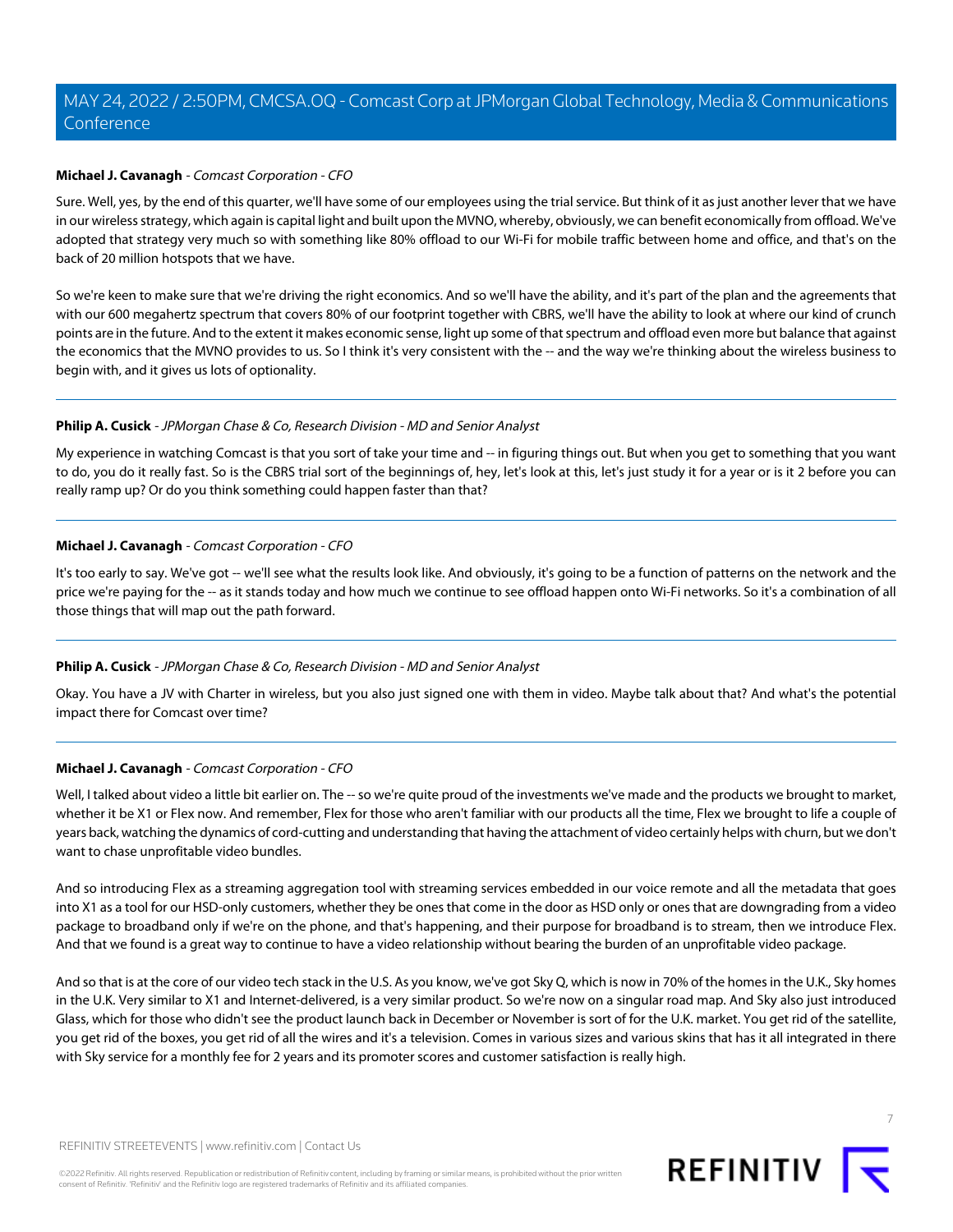So there's lots of R&D that we fund in video. So -- but with the dynamics of what's going on with cord-cutting, it really makes sense for us to share the investment in video and make our products, which, in the United States, as we know, are geographically confined to our footprint, more ubiquitous and known in the minds of customers. So we've done that with Cox and with many of the Canadian providers where we syndicate our services, and Charter was always a partner that, given their size in the U.S. markets, eager to have them be part of our own tech road map on video.

And so we're pleased that they have come to that conclusion themselves. And so we formed a JV. So benefits to us are going to be that it's going to be a national platform now. So what that means for all elements of trying to run an aggregation product, you can talk to all different forms of partners, whether they be retailers, whether it be advertisers, whether it be streaming services, you name it, are going to be talking to instead of talking to us that covers a certain portion of the country, albeit us being important, now you're talking to a JV that represents the whole country. So I think that is a positive.

I think, as I said earlier, the ubiquity, people knowing that from your operator, cable operator, you can get an excellent voice remote and streaming interface basically as part of your HSD package, I think, is going to teach the customer a lot and that will benefit all of the operators over the long term.

And finally, it's funding of the investment that we make to keep that investment going that, otherwise, given the dynamics of video to ourselves, might have been curtailed a little bit, but this brings a partner in to help fund all that. So that's the thinking behind it all. And it's a platform we think other operators should join as well, and we're open to doing that. So I think the JV opens the door to all that possibility.

#### **Philip A. Cusick** - JPMorgan Chase & Co, Research Division - MD and Senior Analyst

It also expands the market for Peacock. Peacock has changed a lot in the nearly 3 years since you announced it. Where is that product now in terms of your sort of ambition for it and how it's evolved?

### **Michael J. Cavanagh** - Comcast Corporation - CFO

Sure. No, you're right. Peacock will be part of our video platform with Charter. So there's a benefit, obviously, there across the businesses. I mean Peacock, as we said from the beginning, was a -- obviously, it's been all along. What we've said is we got to play our own hand. And with the NBC assets, broadcast and cable, sports, news, studios and television and film, the idea that we would not figure out a way post Hulu, which had been our complementary strategy going back a ways, but with that, obviously, still to happen in the future, but not -- no longer a platform for our content. We thought that the way for us to enter the market was on an AVOD basis.

We've got the relationship with the advertisers. We've got the relationships with distributors, and obviously, we have the content we have. So our early learnings in that were that subscription -- was the \$5 subscription had a lot of -- I mean, you ended up with that cohort of customers actually engaged well with the product, used it more. We've talked about the -- how it complements linear. And now we have for subscribers, paid subscribers, basic hours used of NBC and NBC cable is as much on Peacock as is the case in traditional linear.

So the idea over time is that we can find a balance and drive future growth of the TV businesses of Peacock, but it's -- of NBC in total with Peacock as a side-by-side with the linear business. And so that's -- we're pleased with what we've seen so far. That's the way we think about it, and it's a journey.

#### **Philip A. Cusick** - JPMorgan Chase & Co, Research Division - MD and Senior Analyst

You mentioned the AVOD side. There's been some debate just in the last day here on advertising. Can you give us any update on what you're seeing both in the scatter market and how the upfronts went last week?

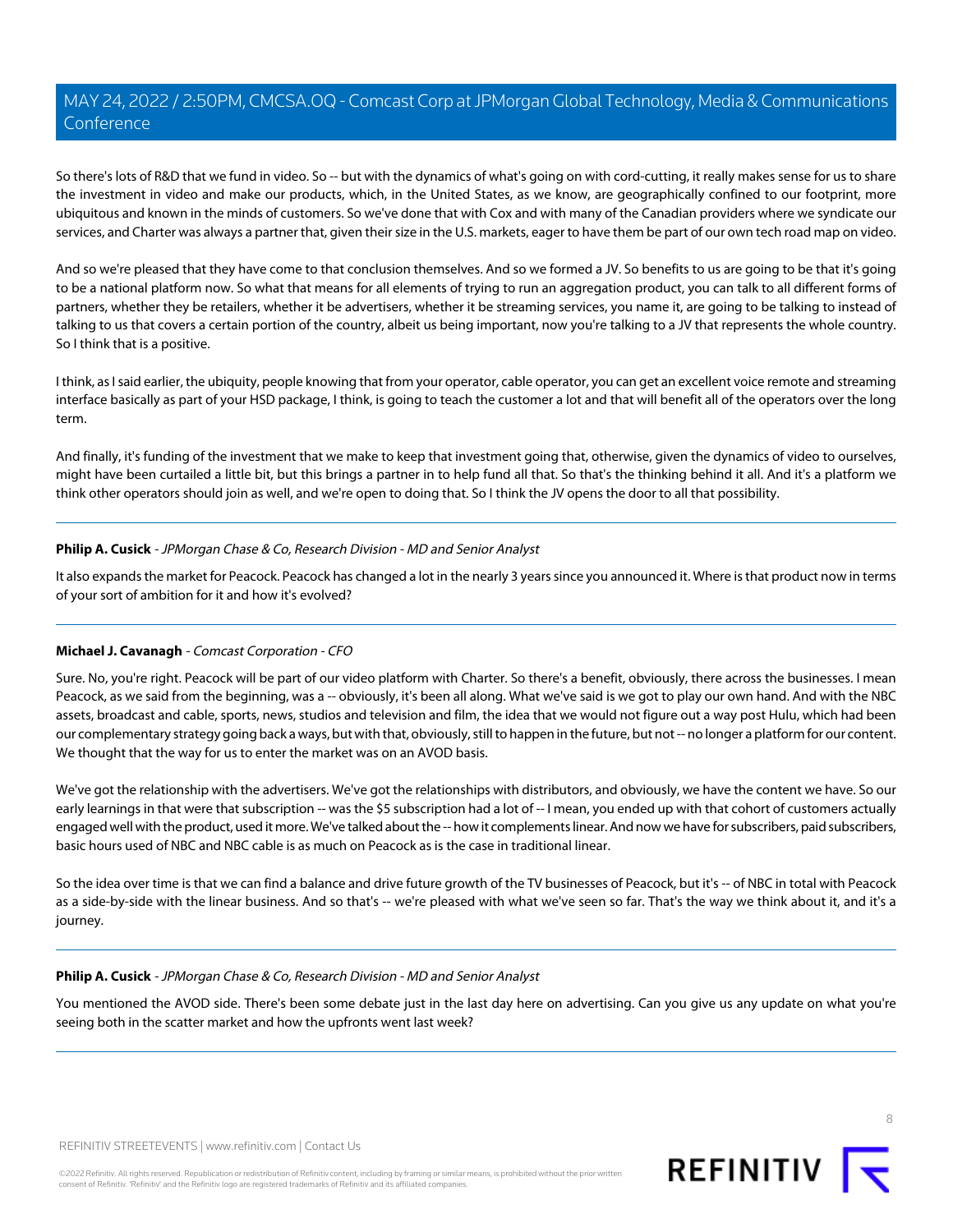#### **Michael J. Cavanagh** - Comcast Corporation - CFO

Early on the upfronts, but I think we've got a fantastic team with Linda Yaccarino that's led coming out of the upfronts for years past and they're hard at work as we speak. I think feeling -- I'd say, feeling encouraged and optimistic. I think we've put a lot of -- I think us being able to go to market with our breadth of linear and our leading assets on the linear side, together with Peacock, I think demand for Peacock has been quite high. So we're feeling encouraged on the advertising side.

#### **Philip A. Cusick** - JPMorgan Chase & Co, Research Division - MD and Senior Analyst

Anything you can tell us about sort of where things have gone very lately?

#### **Michael J. Cavanagh** - Comcast Corporation - CFO

No. No updates. No updates one way or the other.

#### **Philip A. Cusick** - JPMorgan Chase & Co, Research Division - MD and Senior Analyst

Okay. Okay. Another area that sort of economically exposed is parks, where we're hearing about just outstanding attendance across the board. Just give us an update on where you are on parks and the potential durability of this better growth.

#### **Michael J. Cavanagh** - Comcast Corporation - CFO

So yes, parks have had a fantastic recovery post COVID. Domestic first, we've got attendance back to pre-COVID levels, and per-cap spend in the parks tickets and the like are higher actually than pre-COVID. That's with diminished international visitation, which were usually the higher per cap spenders.

So obviously, we're going to be looking for international attendance to return at some stage to bring us back into a long-term balance, but that will make a good business even better. I think as we -- all talked about what's life going to be like after COVID. Are people going to be afraid to do things or are they going to be excited to do things that are live and together? And I think the jury's in. We're better together, unless it means going to the office, I guess. But entertaining ourselves, happy to get out and about.

And so yes, so I think that's the domestic side of things. And then international, obviously a little slower to come back. Beijing was open -- I'm sorry, Japan, Osaka opened, closed, opened again. Now we're back, and so encouraged by what we see there. Beijing closed in early May. So we'll see when that comes back online. And then Epic, as I said, a couple of years out, but deep in building what we think will be the most fantastic park in the portfolio.

And that, together with putting Super Nintendo, started out in Osaka and is coming to the rest of the parks, we've got the VelociCoaster. Anybody that hasn't ridden that yet in Orlando, you got to go. It's fantastic.

#### **Philip A. Cusick** - JPMorgan Chase & Co, Research Division - MD and Senior Analyst

You should have an event probably.

#### **Michael J. Cavanagh** - Comcast Corporation - CFO

Yes, we should. We should. And then Pets in Hollywood. So I think we've got plenty of investment that feels new to visitors since it came during COVID. And so the parks are all -- sort of have fresh reasons for folks to go.

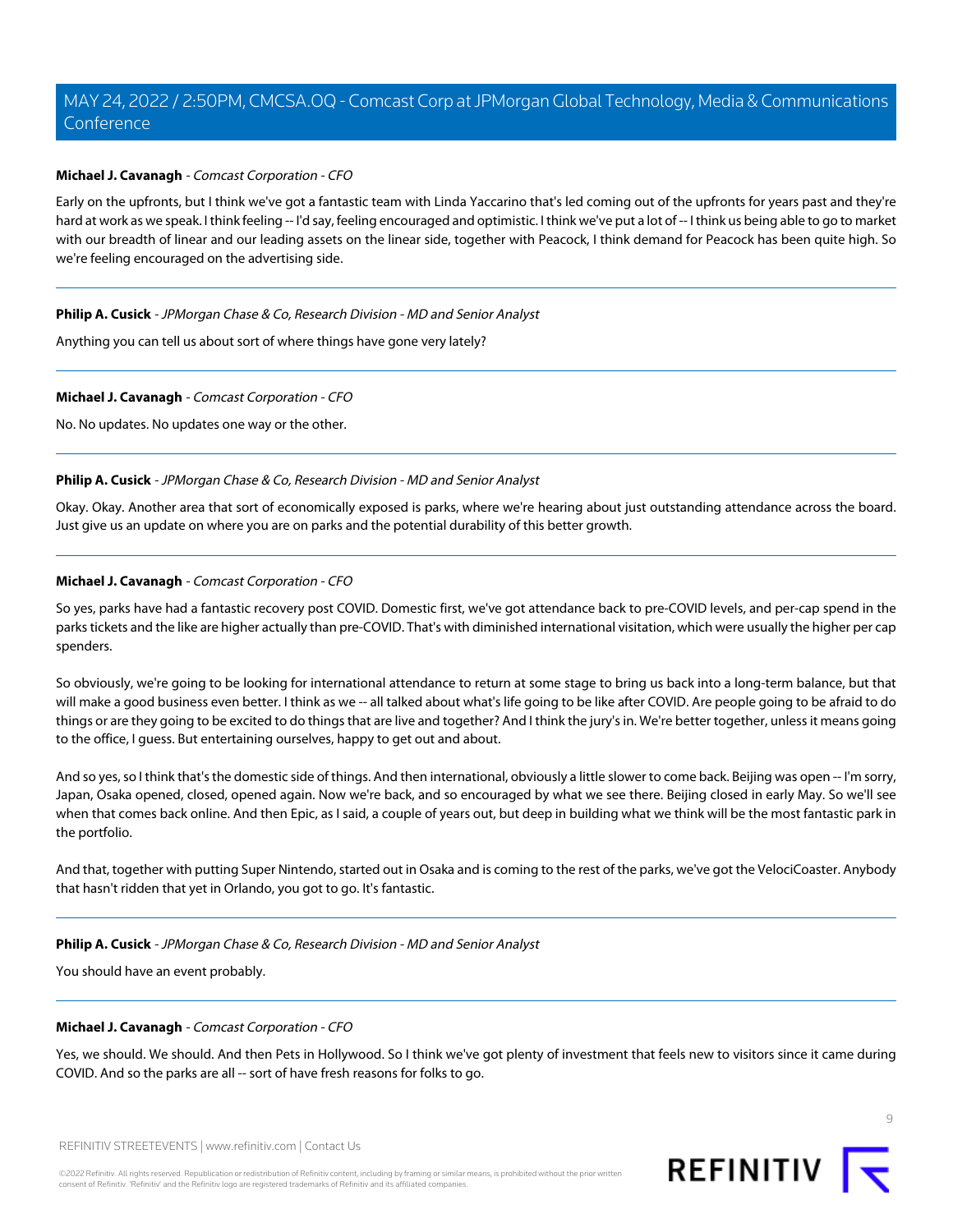#### **Philip A. Cusick** - JPMorgan Chase & Co, Research Division - MD and Senior Analyst

Okay. You mentioned Pets. Makes me think of The Bad Guys had a good attendance and you have Jurassic launching next month, Minions in July. What's your confidence in the theatrical business today? And what are you seeing on that?

#### **Michael J. Cavanagh** - Comcast Corporation - CFO

Yes. So I think we're seeing it in the competitive landscape and our own experience last year. Tentpoles-- so Fast 9, Sing 2 and then releases from our competitors of late are big ones. Tentpoles are performing well at the box office. And so we're quite excited. We've got Jurassic and Minions 2 coming up. So we're excited by what's coming for the summer for us on that score.

And then smaller films -- non-tentpoles, I think the flexibility that has now been brought to the movie business is making the business more valuable. Like you look at the ability for shorter theatrical releases, sometimes are straight to -- more during COVID when theaters weren't really open, but now you're seeing things hitting theaters for shorter windows then very strong PVOD shortly after and then adjustment to windowing structures that the universal team did where we can get 4 months to Peacock, then 4 months somewhere else, then 10 months, then back and -- in aggregate, more third-party money than we got before while still -- while having the opportunity to use windowing to drive Peacock is we feel pretty good about what's going on in the film side. But I think this summer is a big summer for theatrical. But I mean I think the big -- the kind of movies that people want to go see in movie theaters seem to be getting that kind of response.

#### **Philip A. Cusick** - JPMorgan Chase & Co, Research Division - MD and Senior Analyst

Okay. Let's -- we're almost out of time. Let's finish where we started. You talked about a very high bar for anything strategic. Is it -- should we really think about this as a sort of the company is mostly where you want to be -- capital return-focused? What's your sort of view on the next year or 2?

#### **Michael J. Cavanagh** - Comcast Corporation - CFO

Yes. I mean we've been -- we are in a great position balance sheet-wise, we're walking and chewing gum, I guess, in the sense that we're driving, what I think are excellent current financial results while, at the same time, funding all of the investments that we talked about, which will pay off in future years. So I think we're in a position where with the balance sheet back where it is, we're in a position to drive strong return of capital to shareholders. And that's the focus. That's the focus.

Like I said, it's our job to -- and we feel very confident in the organic plans that we have. It's always our job to consider other things, but the bar is really high given how good that organic plan looks to us.

### **Philip A. Cusick** - JPMorgan Chase & Co, Research Division - MD and Senior Analyst

That's a good place to stop. Thanks, Mike.

#### **Michael J. Cavanagh** - Comcast Corporation - CFO

Great. Thanks.

#### **Philip A. Cusick** - JPMorgan Chase & Co, Research Division - MD and Senior Analyst

Nice to see you.

REFINITIV STREETEVENTS | [www.refinitiv.com](https://www.refinitiv.com/) | [Contact Us](https://www.refinitiv.com/en/contact-us)